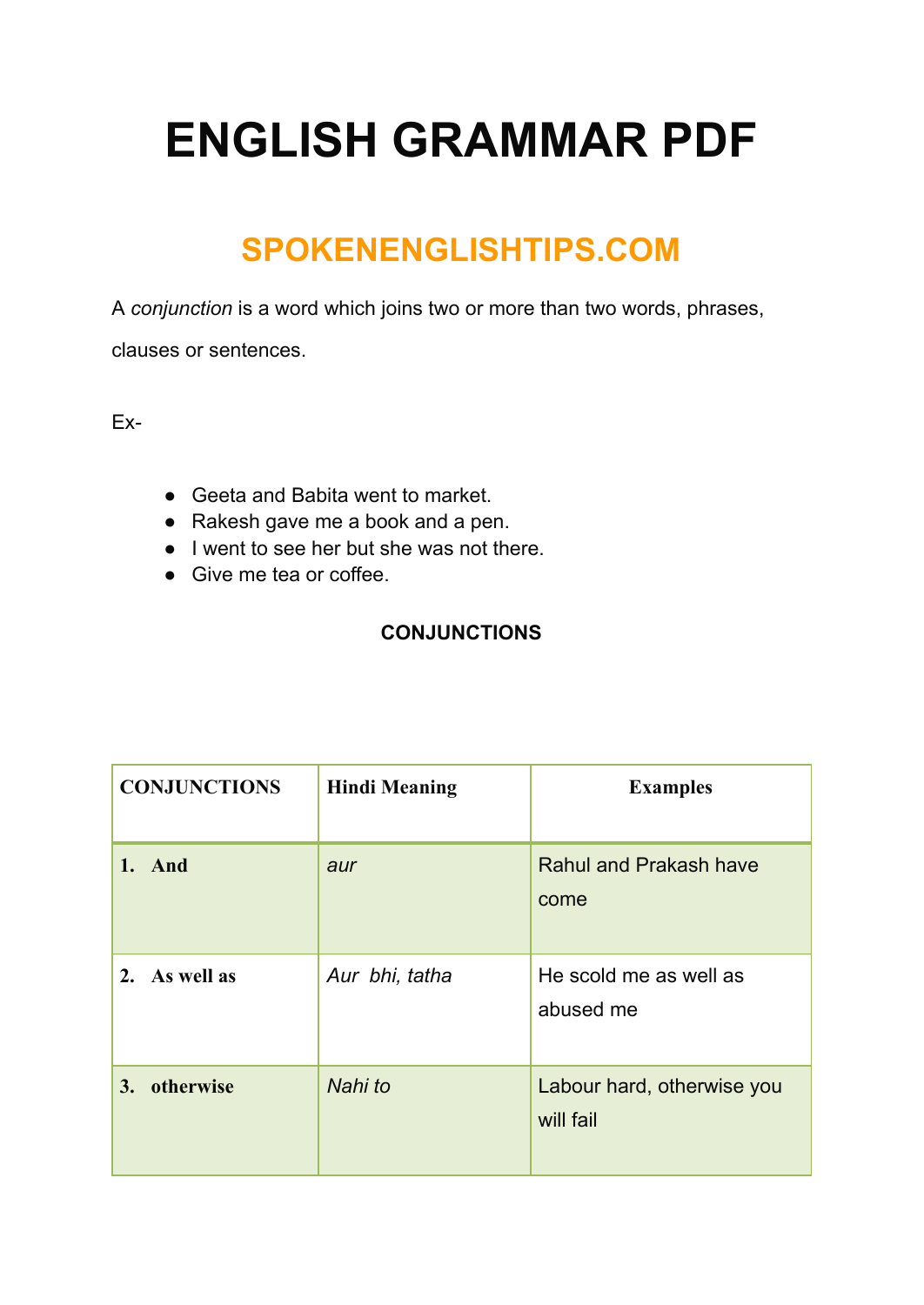| 4. Or else         | Nahi to                | Hurry up, or else you will<br>miss the train                 |
|--------------------|------------------------|--------------------------------------------------------------|
| therefore<br>5.    | Atah, ishliye, falatah | Mr. KK is ill therefore he has<br>not come                   |
| 6. So              | Atah, ishliye, falatah | I reached the airport late, so I<br>miss the plane           |
| 7. Hence           | Atah, ishliye, falatah | He has no money hence he<br>cannot help you                  |
| 8.<br>consequently | Atah, ishliye, falatah | She is weak in Engish<br>consequently she has got<br>plucked |
| 9. Eitheror        | Ya to ya               | Either you or your brother<br>stole my watch                 |
| 10. Neithernor     | $Na$ to $\dots na$     | He is neither my friend nor<br>my enemy                      |
| 11. Bothand        |                        | I both have love and honour<br>him                           |
|                    | $It$ naki              | He is so weak so that he<br>could not walk                   |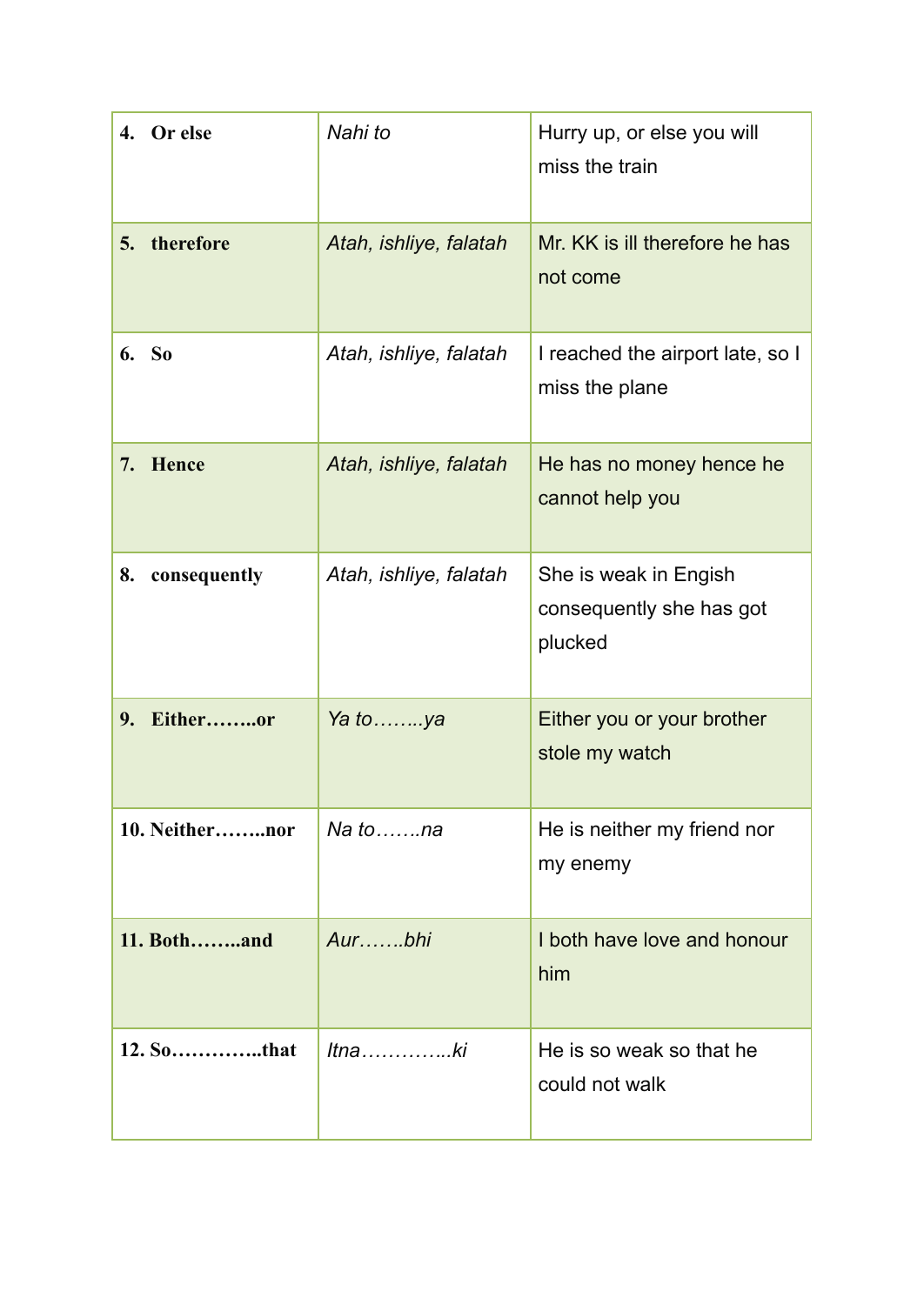| 13. Tooto            | $l$ tnaki                     | She is too tired to work                                   |
|----------------------|-------------------------------|------------------------------------------------------------|
| 14.                  | Itnajitna ki                  | He is not so rich as he<br>appears to be                   |
| 15. Whetheror        | Chaheya                       | I did not care whether you go<br>or stay                   |
|                      | Jaisawaisa<br>ki              | As is the child, so is the man                             |
| 17. As soon as       | Jyonhityon<br>hi              | As soon as the thief saw the<br>police, he ran away        |
| <b>18. But</b>       | Par,<br>parantu, lekin, kintu | I wanted to go there but not<br>now                        |
| 19. Or               | Yaa,athawa,nahi to            | Go at once, or you will miss<br>the train                  |
| 20. No<br>soonerthan | Jyonhityonhi                  | No sooner does he arrive<br>than he begins to work         |
| 21. Hardlywhen       | Muskil seki                   | He had hardly reached the<br>station when it begin to rain |
| 22.<br>Scarcelywhen  | Muskil seki                   | I scarcely reached the school<br>when the bell rang        |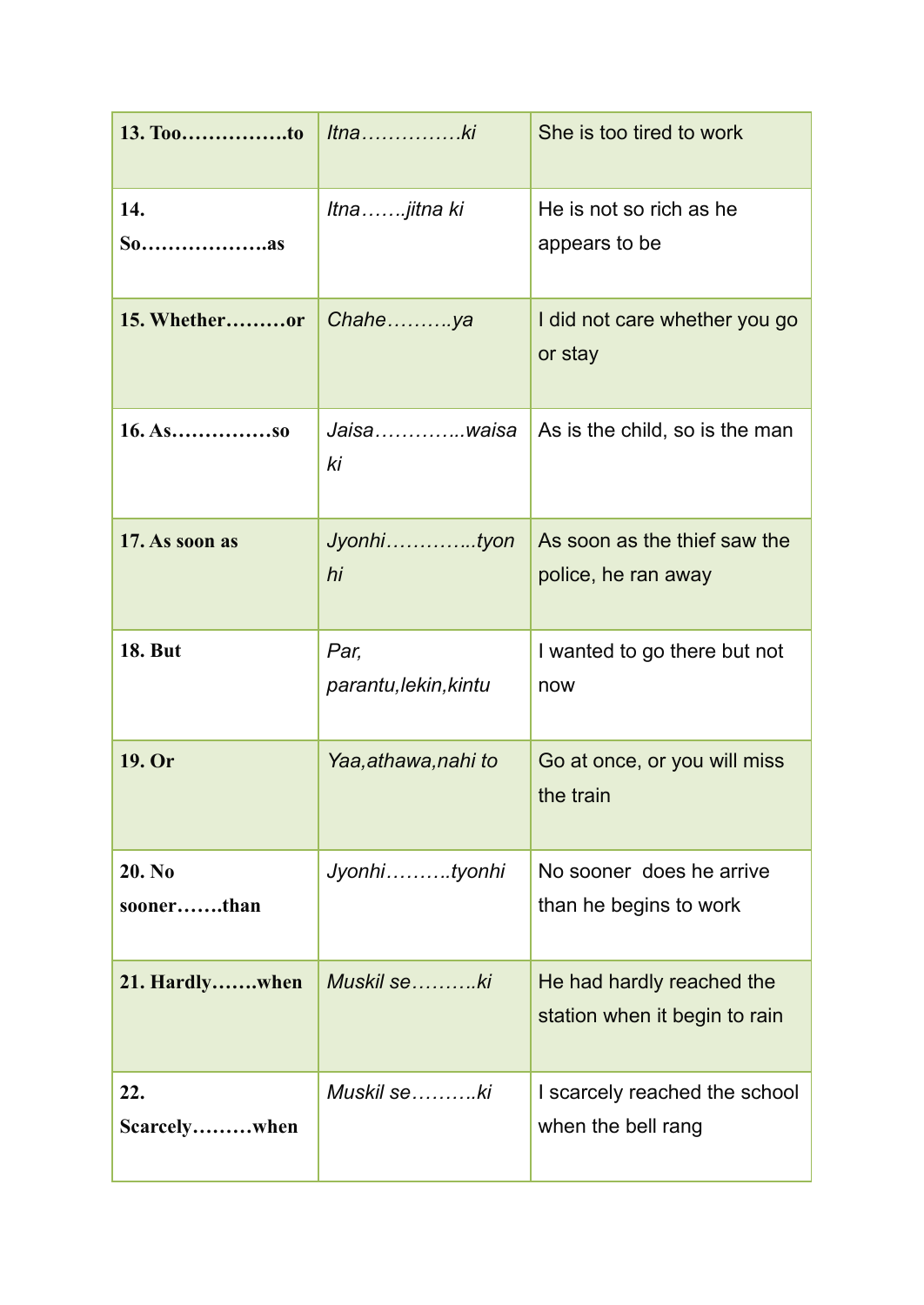| 23. Not onlybut<br>also | Kewalhi<br>nahibalki                              | Aviraj not only gave me<br>advice but also helped me<br>with money |
|-------------------------|---------------------------------------------------|--------------------------------------------------------------------|
| 24. where               | Jahan                                             | Stay where you are                                                 |
| 25. Wherever            | Jahan kahin bhi                                   | Wherever you go, you will get<br>respected                         |
| 26. Whence              | Jahan se/kahan se                                 | He went whence he had<br>come                                      |
| 27. When                | Jab                                               | When the cat is away, the<br>mice play                             |
| 28. Whenever            | Chahe kabhi, jab<br>chahe, kisi bhi<br>awasar par | Come whenever you please                                           |
| 29. Till or until       | Jabtaktabtak                                      | He won't leave this place<br>till/until you promise to help<br>him |
| 30. While               | Jabtaktabtak                                      | Strike the iron while it is hot                                    |
| 31. Because             | Kyonki                                            | He did not go to school<br>because he was ill                      |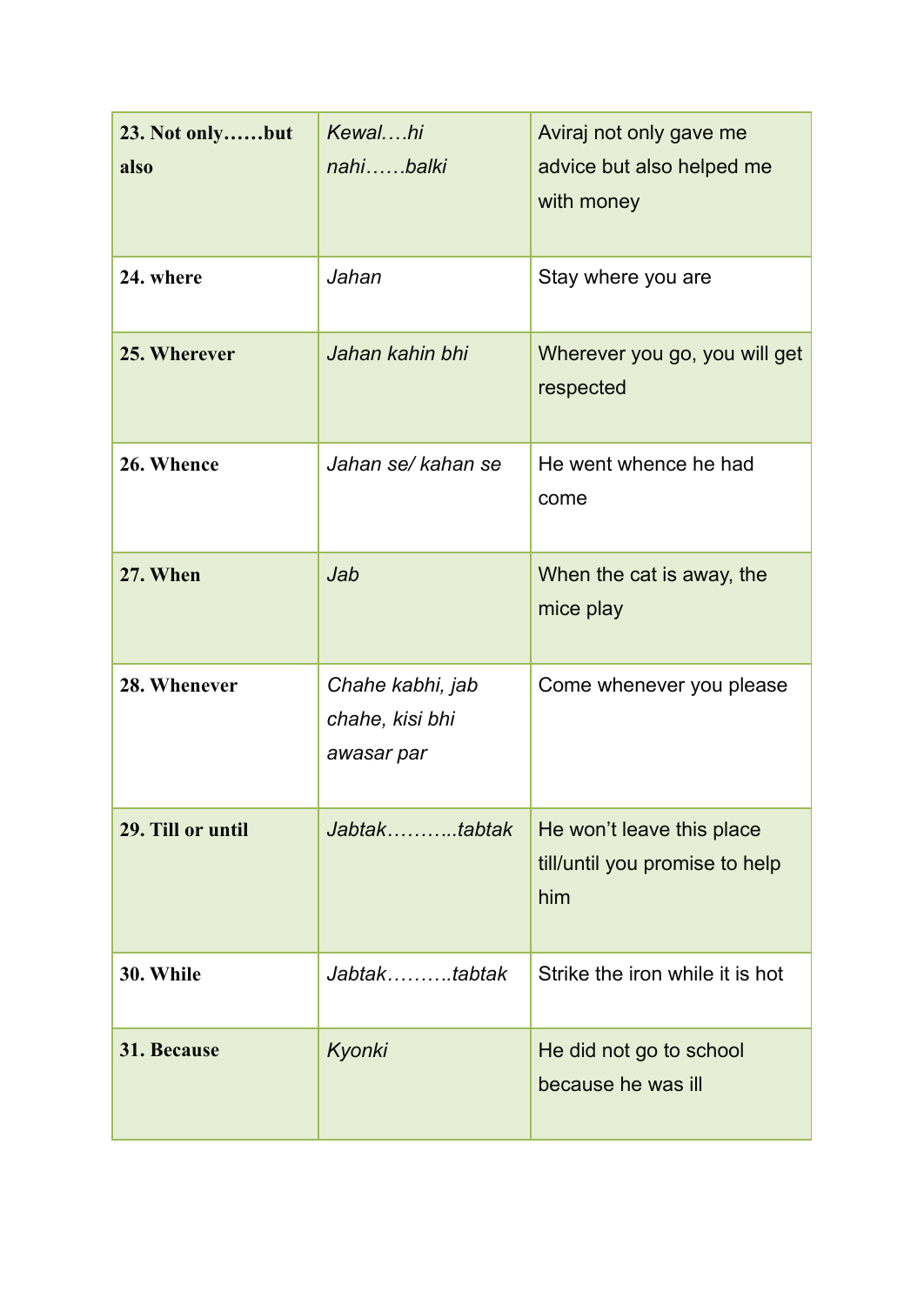| 32. As              | Kyonki                      | As you were not there, I<br>came back           |
|---------------------|-----------------------------|-------------------------------------------------|
| 33. Since           | <b>Chunki</b>               | Since you say so, I believe it                  |
| <b>34. That</b>     | Taki, ki                    | We eat that we may live                         |
| <b>35. Lest</b>     | Takin, aisa n<br>hoki       | Walk carefully lest you should<br>fail          |
| <b>36. Suchthat</b> | $It$ naki                   | He is such a good man that<br>all respect him   |
| 37. If              | Yadi                        | If you go, I shall stay at home                 |
| 38. Unless          | Jabtaktabtak,yadi.<br>.nahi | You will not pass unless you<br>work hard       |
| 39. Provided        | Basarteki                   | I will trust you provided you<br>tell the truth |
| 40. Asif            | Manoki                      | He ran as if the devils were<br>after him       |
| 41. Though          | Fir bhi / thaapi            | Though he is poor, he is<br>honest              |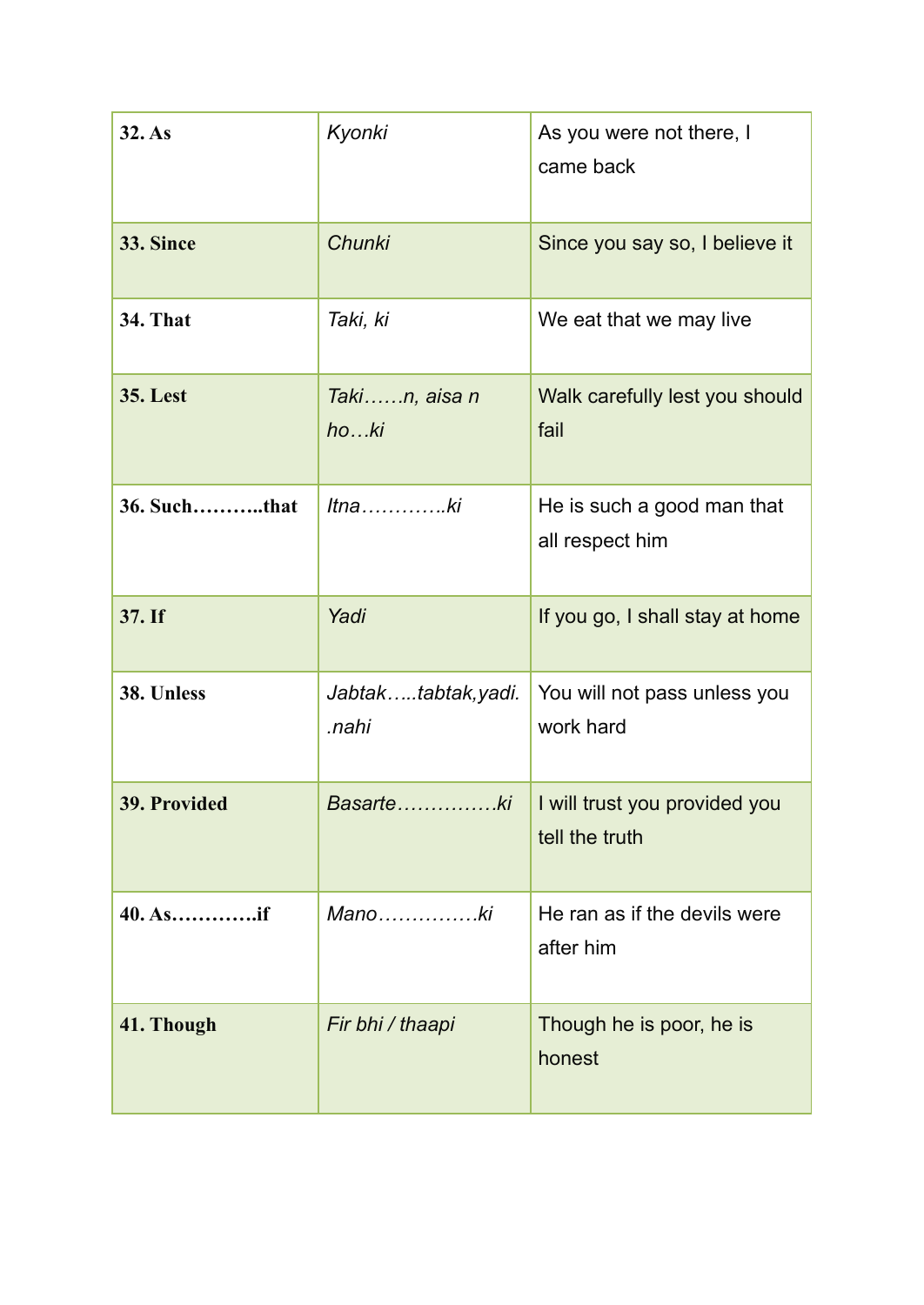| 42. Although            | Fir bhi / thaapi            | He is an honest man<br>although he is not rich                     |
|-------------------------|-----------------------------|--------------------------------------------------------------------|
| 43. However             | Chahe kitni hi,<br>halanki  | However, he is bad but does<br>good work                           |
| 44. Asas                | Uthnajitna                  | He as strong as I                                                  |
| 45. No less than        | Apechhakrit kam nahi        | I like you no less than her                                        |
| 46. Whereas             | Virodhi bhawna me,<br>jabki | He is very gentle whereas his<br>brother is very rude              |
| <b>47. Nevertheless</b> | To bhi                      | He was not invited,<br>nevertheless he went to<br>attend the party |
| 48. As though           | Visay me, bare me,<br>mano  | He talks as though he is<br>highly educated                        |
| <b>49. How</b>          | Kaise, kis prakar           | How did you talk to him?                                           |
| 50. However             | Kuch bhi ho, kitna bhi      | However, he decided to go                                          |
| <b>51. Yet (adj.)</b>   | Abtak, jabtak, abhi<br>tak  | They have not gone yet                                             |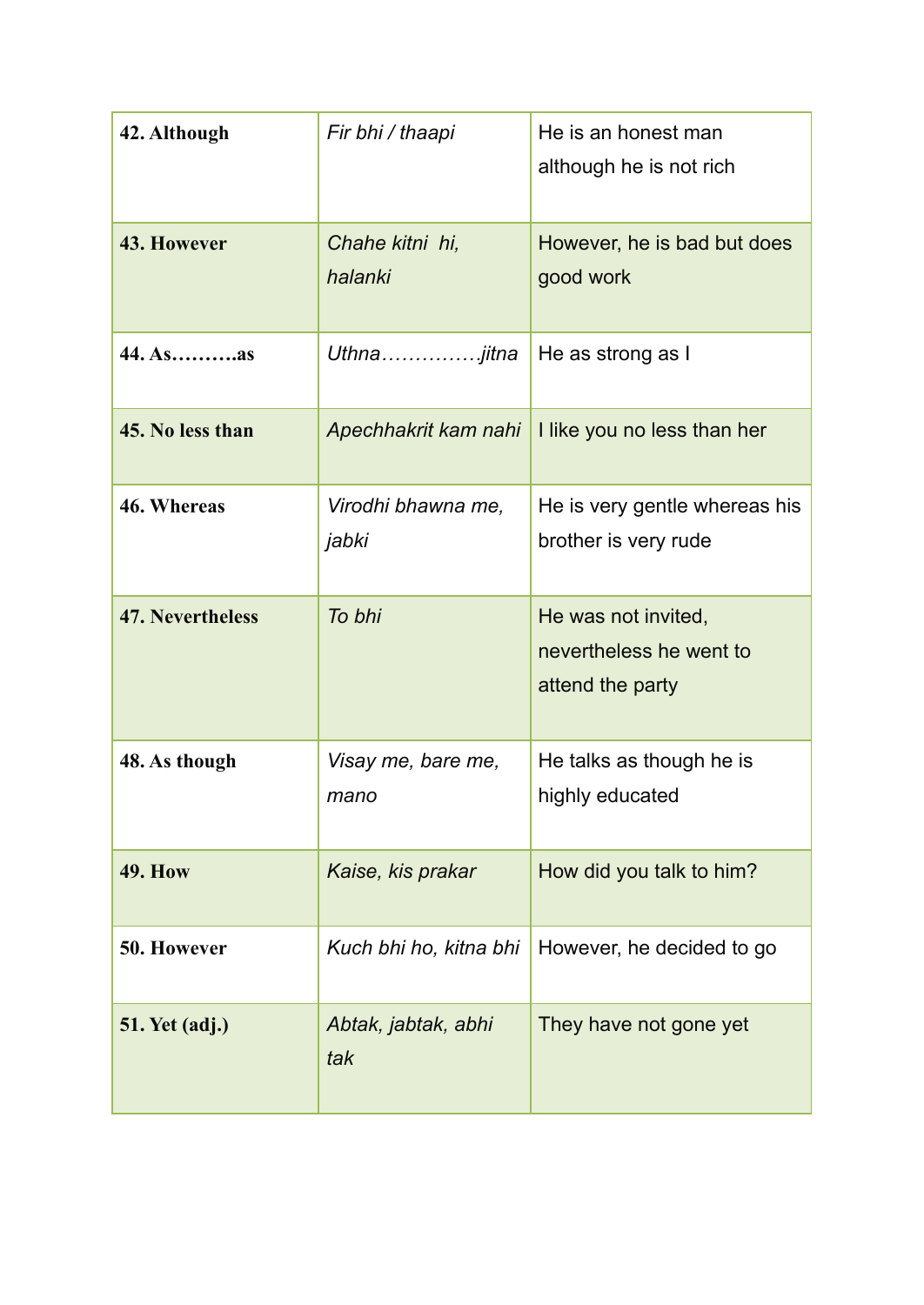| 52. As yet             | Iss samay tak       | As yet he is silent on this<br>point                   |
|------------------------|---------------------|--------------------------------------------------------|
| 53. Not yet            | Abhi nahi           | May I go home now? No, not<br>yet.                     |
| <b>54. Yet (conj.)</b> | Fir bhi             | She is haughty and foolish,<br>and yet people like her |
| <b>55. As (conj.)</b>  | Tab, uss samay      | I saw him as he was getting<br>down the train          |
| <b>56. As to</b>       | Visay me            | As to your brother, I will deal<br>with him later on.  |
| <b>57. So as to</b>    | Iss wajah se        | He stood up so as to see<br>better                     |
| 58. As for as          | Jahan tak           | He is a good man as for as I<br>know                   |
| 59. As (adv.)          | Usi prakar se, utna | He is as tall as you.                                  |

### Kinds of conjunction

Mainly, there are two types of conjunctions:-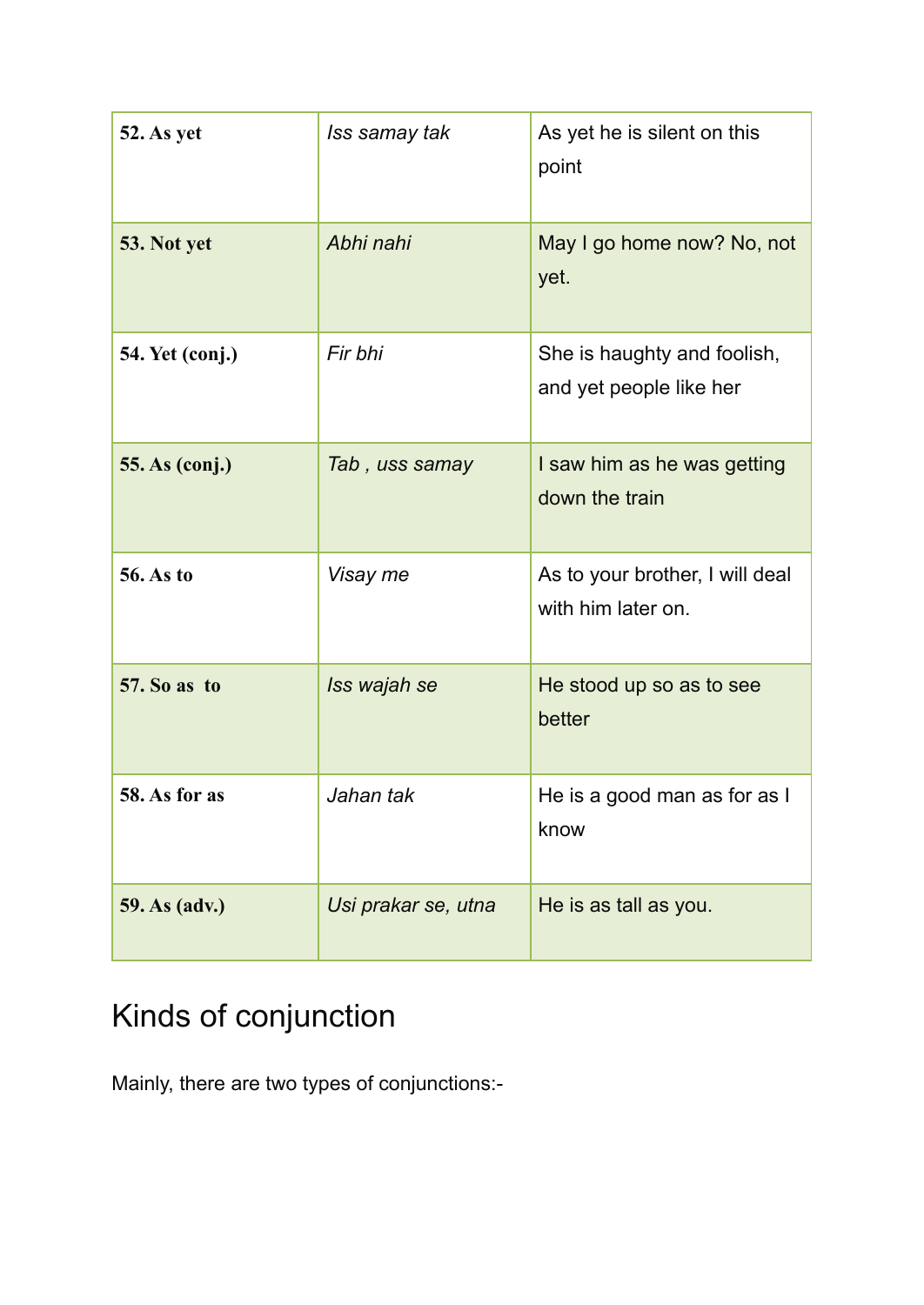• Coordinating conjunctions: A coordinating conjunction is a word that connects words, phrases, or sentences. When a coordinating conjunction joins together two sentences, the resulting sentence is called a compound sentence. (And, but, or, nor, for, so, as well as, either….or, neither…..nor, not only……but also, both…….and, therefore……then, no less than, otherwise, or else, still, nevertheless, yet etc.)

 $FX -$ 

- Rahul and Vijay were playing volleyball.
- You and I are students.
- Prity and I went to Jaynagar.
- I love you and your brothers.
- My father is poor but honest.
- He speaks loudly and fluently.
- The frog lives in water and on land.
- Sumit is good but her father is bad.
- Subordinate conjunctions: The subordinate conjunction is a type of conjunction that connects or joins an independent clause with a subordinate clause.

Subordinate conjunction is a word or phrases that connect a dependent clause to an independent clause.

(How, once, before, if, since, till/until, when, where, whether, although,

because, provided that, as soon as, even if, supposing, unless, whenever, in order that, only etc.)

Ex-

- Prity was fined as she came late.
- If he comes, I shall go.
- Prity is honest, though she is rich.
- Although it was rainy, I went out.